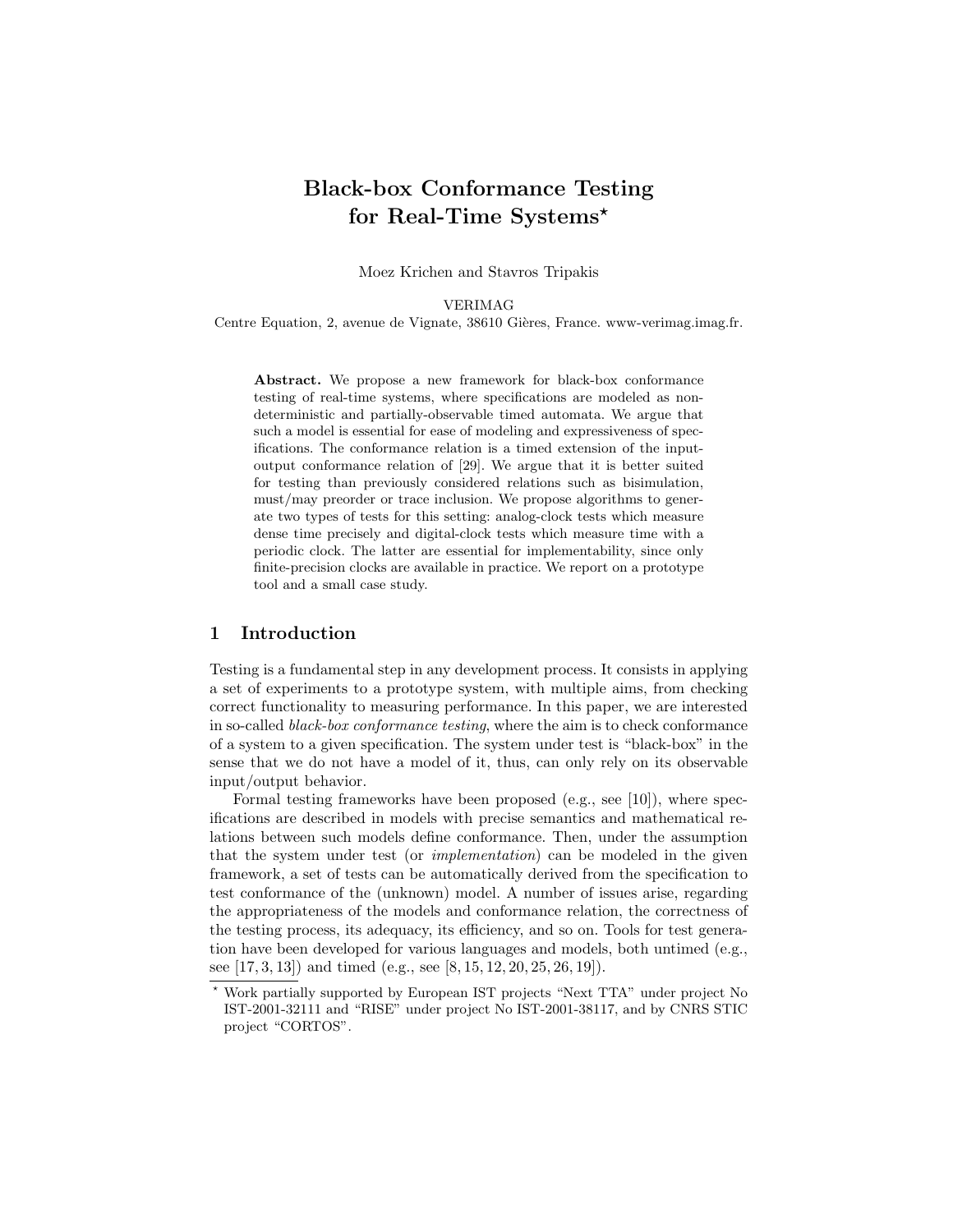In this paper, we propose a new testing framework for real-time systems, based on timed automata [1]. Existing works based on similar models (e.g., [14, 16, 25, 28, 11, 23, 19]) present two major limitations.

First, only restricted subclasses of timed automata are considered. This is problematic, since it limits the class of specifications that can be expressed. For example, [28, 19] consider timed automata where outputs are isolated and urgent. The first condition states that, at any given state, the automaton can only output a single action. Therefore, a specification such as "when input a is received, output either  $b$  or  $c$ " cannot be expressed in this model. Worse, the second condition states that, at any given state, if an output is possible, then time cannot elapse. This essentially means that outputs must be emitted at precise points in time. Therefore, a specification such as "when input a is received, output b must be emitted within at most 10 time units" cannot be expressed. Most other works consider deterministic or determinizable subclasses of timed automata. For instance, [25] use event-recording automata [2] and [23] use a determinizable timed automata model with restricted clock resets. It is also typically assumed that specifications are fully-observable, meaning that all events can be observed by the tester.

The second limitation concerns implementability of tests. Only analog-clock tests are considered in the works above. These are tests which can observe the time of inputs precisely and can also react by emitting outputs in precise points in time. For example, a test like "*emit output a at time 1; if at time 5 input b* is received, announce PASS and stop, otherwise, announce FAIL" is an analogclock test. Analog-clock tests are problematic, since they are difficult, if not impossible, to implement with finite-precision clocks. The tester which implements the test of the example above must be able to emit a precisely at time 1 and check whether b occurred precisely at time 5. However, the tester will typically sample its inputs periodically, say, every 0.1 time units, thus, it cannot distinguish between *b* arriving anywhere in the interval  $(4.9, 5.1)$ .

In this paper, we lift the above limitations. Our main contributions are the following.

First, we develop a framework which can fully handle non-deterministic and partially observable specifications. Such specifications arise often in practice: when the model is built compositionally, component interactions are typically non-observable to the external world; abstraction from low-level details often results in non-determinism. In general, timed-automata cannot be determinized [1] and non-observable actions cannot be removed [5]. It can be argued that in practice many models will be determinizable. However, checking this (and performing the determinization) is undecidable [32]. Thus, it is important to offer a modeling framework which is general enough to relief the user from the burden of performing determinization "manually".

Second, we propose a conformance relation, called timed input-output conformance or tioco, inspired from the "untimed" conformance relation ioco of [29]. According to ioco,  $A$  conforms to  $B$  if for each observable behavior specified in  $B$ , the possible outputs of A after this behavior is a subset of the possible outputs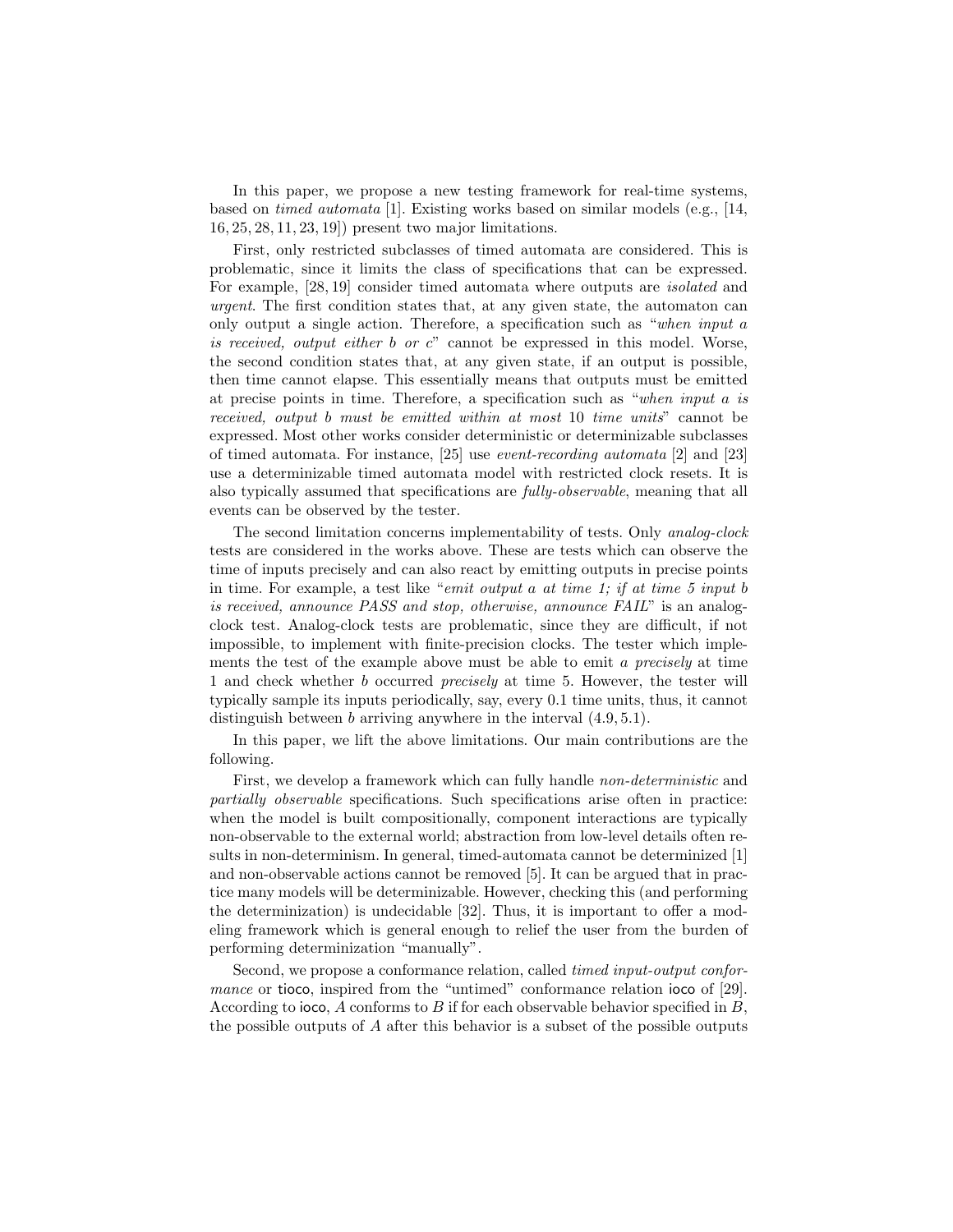of B. tioco is simply defined by including time delays in the set of observable outputs. This permits to capture the fact that an implementation producing an output too early or too late (or never, whereas it should) is non-conforming. A number of different conformance relations have been considered in previous works. [28] use bisimulation (which in that case reduces to trace equivalence, because of determinism). Bisimulation is also used in [12]. [25] use a must/may preorder. A must/may testing criterion is also considered in [20]. [19] use trace inclusion. [23] use an adaptation of ioco which, under the hypotheses of the model, is shown to be equivalent to trace inclusion. We argue that tioco is more appropriate for conformance testing than the above conformance relations, because it leaves more design freedom to potential implementations (see Section 3).

Finally, we consider both analog-clock and digital-clock (or periodic-sampling) tests. Analog-clock tests can measure precisely the delay between two events, whereas digital-clock tests can only count how many "ticks" of a periodic clock have occurred between the two events. Digital-clock tests are clearly more realistic to implement. Analog-clock tests can still be useful, however. For instance, when the implementation is discrete-time but its time step is not known a-priori.

The issue of determinization arises during test generation, since most algorithms rely on an implicit determinization of the specification. This presents problems for analog-clock test generation, due to the fact that timed automata are not determinizable in general, as mentioned above. To deal with the problem, we follow the idea of [31]: the automaton is "determinized" *on-the-fly*, during test generation and execution. The algorithm uses standard symbolic reachability techniques for timed automata. With a simple modification of the specification model, similar techniques can be used to generate digital-clock tests. The latter can be generated either on-the-fly or off-line, in which case they are represented as finite trees. We discuss a simple heuristic to reduce the size of these trees by eliminating chains of ticks. We also briefly discuss coverage, proposing a heuristic to generate a test suite which covers the edges of the specification automaton.

We have implemented our test-generation algorithms in a prototype tool, called TTG. The tool is built on top of the IF environment [7] and uses the modeling language of the latter. This language allows to specify systems of many processes communicating through message passing or shared variables and also includes features such as hierarchy, priorities, dynamic creation and complex data types. We have applied TTG to a small case study, presented in Section 6. We have also applied TTG to test behaviors of the K9 Martian Rover executive of NASA [9]. The results of TTG on this case study are reported in [4].

The rest of this paper is organized as follows. Section 2 reviews timed automata and timed automata with inputs and outputs. Section 3 introduces the testing framework. Section 4 defines analog and digital-clock tests. Section 5 presents the test generation methods for the two types of tests. Section 6 discusses a prototype implementation and illustrates the method on a small case study. Section 7 presents the conclusions and future work plans.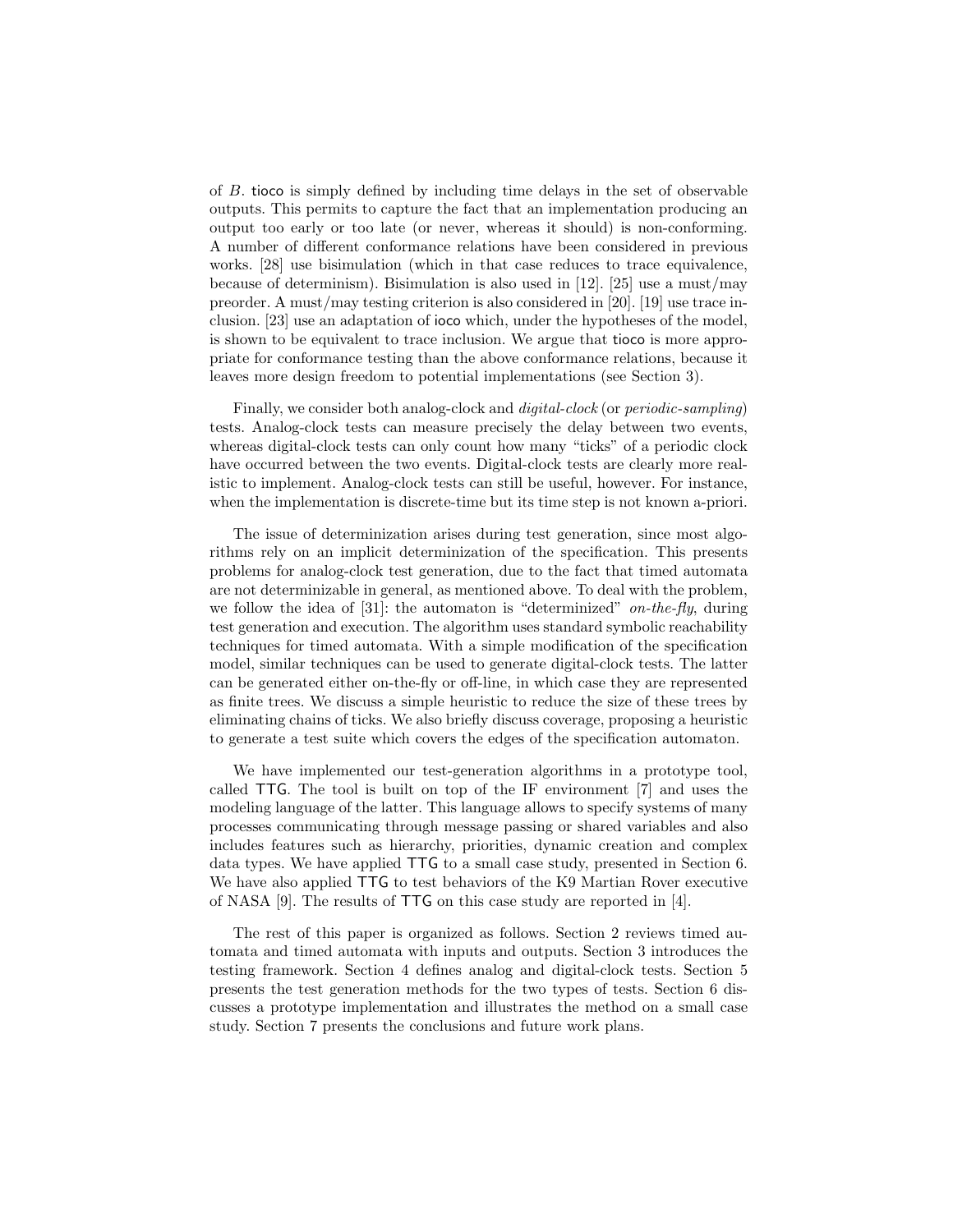## 2 Timed Automata

Let R be the set of non-negative reals. Given a finite set of actions Act, the set (Act∪R)<sup>\*</sup> of all finite-length *real-time sequences* over Act will be denoted RT(Act).  $\epsilon \in RT(\text{Act})$  is the empty sequence. Given Act' ⊂ Act and  $\rho \in RT(\text{Act})$ ,  $P_{\text{Act}}(\rho)$  denotes the *projection* of  $\rho$  to Act', obtained by "erasing" from  $\rho$  all actions not in Act'. For example, if  $Act = \{a, b\}$ ,  $Act' = \{a\}$  and  $\rho = a \, 1 \, b \, 2 \, a \, 3$ , then  $P_{\text{Act}}(\rho) = a \cdot 3 \cdot a \cdot 3$ . The time spent in a sequence  $\rho$ , denoted time( $\rho$ ) is the sum of all delays in  $\rho$ , for example, time( $\epsilon$ ) = 0 and time(a 1 b 0.5) = 1.5.

We use timed automata  $[1]$  with *deadlines* to model urgency  $[27, 6]$ . A timed automaton over Act is a tuple  $A = (Q, q_0, X, \text{Act}, E)$  where: Q is a finite set of locations;  $q_0 \in Q$  is the initial location; X is a finite set of clocks; E is a finite set of edges. Each edge is a tuple  $(q, q', \psi, r, d, a)$ , where  $q, q' \in Q$  are the source and destination locations;  $\psi$  is the *guard*, a conjunction of constraints of the form  $x \# c$ , where  $x \in X$ , c is an integer constant and  $\# \in \{ \langle \leq, \leq, =, \geq, \geq \} \}; r \subseteq X$  is a set of clocks to reset to zero;  $d \in \{\text{lazy}, \text{delayable}, \text{eager}\}\$ is the *deadline*; and  $a \in$  Act is the action. We will not allow eager edges with guards of the form  $x > c$ .

A timed automaton A defines an infinite labeled transition system (LTS). Its states are pairs  $s = (q, v)$ , where  $q \in Q$  and  $v : X \to \mathsf{R}$  is a clock valuation.  $\mathbf 0$  is the valuation assigning 0 to every clock of A.  $S_A$  is the set of all states and  $s_0^A = (q_0, \mathbf{0})$  is the initial state. There are two types of transitions. Discrete transitions of the form  $(q, v) \stackrel{a}{\rightarrow} (q', v')$ , where  $a \in$  Act and there is an edge  $(q, q', \psi, r, d, a)$ , such that v satisfies  $\psi$  and v' is obtained by resetting to zero all clocks in  $r$  and leaving the others unchanged. Timed transitions of the form  $(q, v) \stackrel{t}{\rightarrow} (q, v+t)$ , where  $t \in \mathsf{R}, t > 0$  and there is no edge  $(q, q'', \psi, r, d, a)$ , such that: either  $d =$  delayable,  $v \models \psi$  and  $v + t \not\models \psi$ ; or  $d =$  eager and  $v \models \psi$ . We use notation such as  $s \stackrel{a}{\rightarrow}$ ,  $s \stackrel{q}{\rightarrow}$ , ..., to denote that there exists s' such that  $s \stackrel{a}{\rightarrow} s'$ , there is no such  $s'$ , and so on. This notation extends to timed sequences, in the usual way. A state  $s \in S_A$  is *reachable* if there exists  $\rho \in RT(\text{Act})$  such that  $s_0^A \stackrel{\rho}{\rightarrow} s$ . The set of reachable states of A is denoted Reach(A).

Timed Automata with Inputs and Outputs: In the rest of the paper, we assume given a set of actions Act, partitioned in two disjoint sets: a set of input actions Act<sub>in</sub> and a set of *output actions*  $Act_{out}$ . We also assume there is an *unobservable* action  $\tau \notin$  Act. Let Act<sub> $\tau$ </sub> = Act  $\cup$  { $\tau$ }.

A timed automaton with inputs and outputs (TAIO) is a timed automaton over  $Act_{\tau}$ . A TAIO is called *observable* if none of its edges is labeled by  $\tau$ . A TAIO A is called *input-complete* if it can accept any input at any state:  $\forall s \in \mathbb{R}$ Reach $(A)$ .  $\forall a \in \text{Act}_{\text{in}}^{\cdot}$ .  $s \stackrel{a}{\rightarrow}$ . It is called *deterministic* if  $\forall s, s', s'' \in \text{Reach}(A)$ .  $\forall a \in \text{Text}(A)$ Act<sub> $\tau$ </sub>.  $s \stackrel{a}{\rightarrow} s' \wedge s \stackrel{a}{\rightarrow} s'' \Rightarrow s' = s''$ . It is called *non-blocking* if

$$
\forall s \in \text{Reach}(A) \,.\, \forall t \in \mathsf{R} \,.\, \exists \rho \in \text{RT}(\text{Act}_{\text{out}} \cup \{\tau\}) \,.\, \text{time}(\rho) = t \wedge s \xrightarrow{\rho} . \qquad (1)
$$

This condition guarantees that A will not block time in any environment.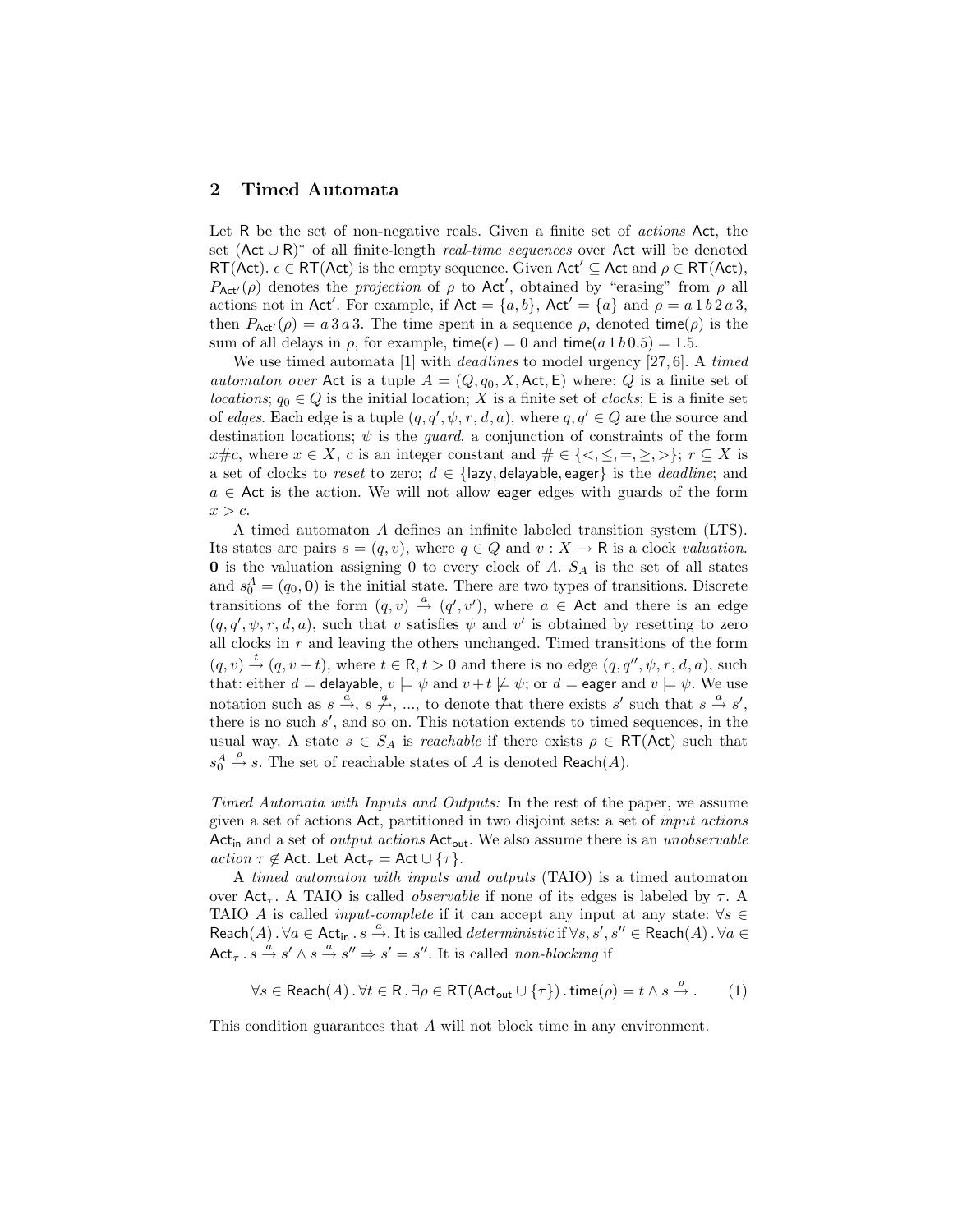The set of observable timed traces of a TAIO A is defined to be

$$
\text{Traces}(A) = \{ P_{\text{Act}}(\rho) \mid \rho \in \text{RT}(\text{Act}_{\tau}) \land s_0^A \xrightarrow{\rho} \}. \tag{2}
$$

## 3 Specifications, Implementations and Conformance

We now describe our testing framework. We assume that the specification of the system to be tested is given as a non-blocking TAIO  $A<sub>S</sub>$ . We assume that the implementation (i.e., the system to be tested) can be modeled as a non-blocking, input-complete TAIO  $A_I$ . Notice that we do not assume that  $A_I$  is known, simply that it exists. Input-completeness is required so that the implementation can accept inputs from the tester at any state (possibly ignoring them or moving to an error state, in case of illegal inputs).

In order to define the conformance relation, we define a number of operators. Given a TAIO A and  $\sigma \in RT(\text{Act})$ , A after  $\sigma$  is the set of all states of A that can be reached by some timed sequence  $\rho$  whose projection to observable actions is σ. Formally:

$$
A \text{ after } \sigma = \{ s \in S_A \mid \exists \rho \in \text{RT}(\text{Act}_{\tau}) \, \ldots \, s_0^A \xrightarrow{\rho} s \, \land \, P_{\text{Act}}(\rho) = \sigma \}. \tag{3}
$$

Given state  $s \in S_A$ , elapse(s) is the set of all delays which can elapse from s without A making any observable action. Formally:

$$
\text{elapse}(s) = \{t > 0 \mid \exists \rho \in \text{RT}(\{\tau\}) \text{ . time}(\rho) = t \land s \xrightarrow{\rho} \}. \tag{4}
$$

Given state  $s \in S_A$ , out(s) is the set of all observable "events" (outputs or the passage of time) that can occur when the system is at state s. The definition naturally extends to a set of states S. Formally:

$$
\text{out}(s) = \{a \in \text{Act}_{\text{out}} \mid s \xrightarrow{a} \} \cup \text{elapse}(s), \qquad \text{out}(S) = \bigcup_{s \in S} \text{out}(s). \tag{5}
$$

The timed input-output conformance relation, denoted tioco, is defined as

$$
A_I\ \textsf{tioco}\ A_S\equiv \forall \sigma\in\mathsf{Traces}(A_S)\ .\ \textsf{out}(A_I\ \textsf{after}\ \sigma)\subseteq\mathsf{out}(A_S\ \textsf{after}\ \sigma).\quad \quad (6)
$$

Due to the fact that implementations are assumed to be input-complete, it can be easily shown that tioco is a transitive relation, that is, if  $A$  tioco  $B$  and  $B$  tioco  $C$ then A tioco C. It can be also shown that checking tioco is undecidable. This is not a problem for black-box testing: since  $A_I$  is unknown, we cannot check conformance directly, anyway.

Examples: Before we proceed to define tests, we give some examples that illustrate the meaning of our testing framework. In the examples, input actions are denoted  $a$ ?,  $b$ ?, etc, and output actions are denoted  $a$ !,  $b$ !, etc. Unless otherwise mentioned, deadlines of output edges are delayable and deadlines of input edges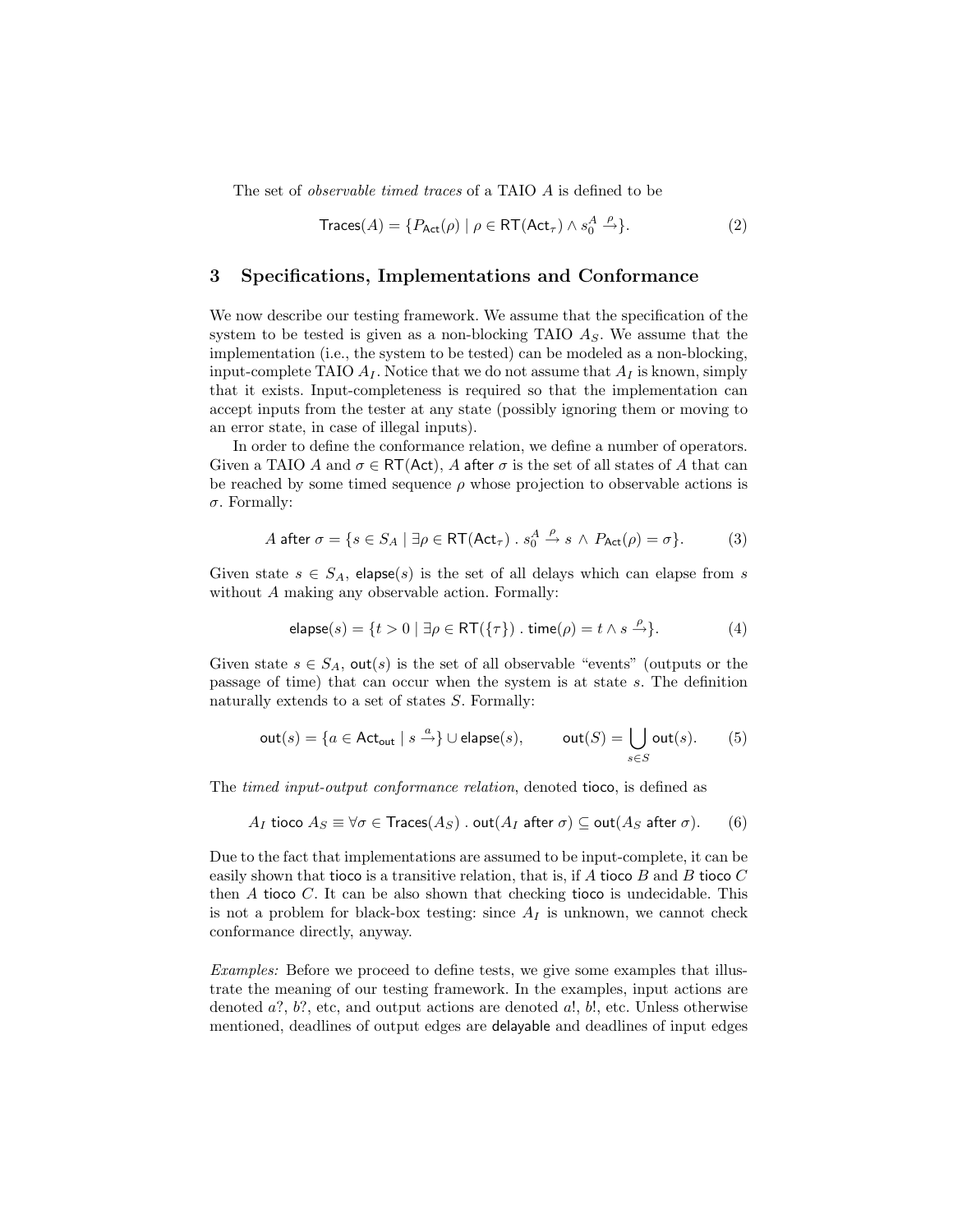

Fig. 1. Examples of specifications and implementations.

are lazy. In order not to overload the figures, we do not always draw inputcomplete automata. We assume that implementations ignore the missing inputs (this can be modeled by adding self-loop edges covering these inputs).

Consider the specification  $\textsf{Spec}_1$  shown in Figure 1.  $\textsf{Spec}_1$  could be expressed in English as follows: "after the first  $a$  received, the system must output  $b$  no earlier than 2 and no later than 8 time units". Implementations  $\text{Impl}_1$  and  $\text{Impl}_2$ conform to  $\textsf{Spec}_1$ . Impl<sub>1</sub> produces b exactly 5 time units after reception of a.  $\text{Impl}_2$  produces b within 4 to 5 time units.  $\text{Impl}_3$  and  $\text{Impl}_4$  do not conform to  $Spec_1$ . Impl<sub>3</sub> may produce a b after 1 time unit, which is too early. Impl<sub>4</sub> fails to produce a b at all. Formally,  $\mathsf{out}(\mathsf{Impl}_3 \ \mathsf{after} \ a\ 1) = (0,4] \cup \{b\}$  and out(lmpl<sub>4</sub> after  $a 1$ ) =  $(0, \infty)$ , whereas out(Spec<sub>1</sub> after  $a 1$ ) =  $(0, 7]$ .

Now consider specification  $\textsf{Spec}_2$  shown in Figure 2. This specification could be written down as: "if the first input is a then the system should output  $b$  within 10 time units; if the first input is  $c$  then the system should either output  $d$  within 5 time units or, failing to do that, output e within 7 time units". The second branch of  $Spec_2$  is a typical specification of a timeout. If the "normal" result d does not appear for some time, the system itself should recognize the error and output an error message not much later. None of the four implementations of Figure 1 conform to  $Spec_2$ , as they do not react to input c (they ignore it). On the other hand,  $\text{Impl}_5$  and  $\text{Impl}_6$  of Figure 2 are conforming. It is worth noticing that  $\text{Impl}_6$  may output a b some time after receiving input f. The fact that input f does not appear in  $\textsf{Spec}_2$  does not affect the conformance of  $\textsf{Impl}_6$ . (In fact,  $\text{Impl}_5$  and  $\text{Impl}_6$  conform not only to  $\text{Spec}_2$  but also to  $\text{Spec}_1$ .) This example illustrates another property of tioco, namely, that an implementation is free to accept inputs not mentioned in the specification and behave as it wishes afterwards. This property is essential for capturing assumptions on the inputs (i.e., on the environment) in the specification. This is why we do not require specifications to be input-complete.

Comparison: [28] define conformance as timed bisimulation (TB), which in their case reduces to timed trace equivalence (TTE), since determinism is assumed. [25] define conformance using a must/may preorder (MMP). None of  $\mathsf{Impl}_1, \mathsf{Impl}_2$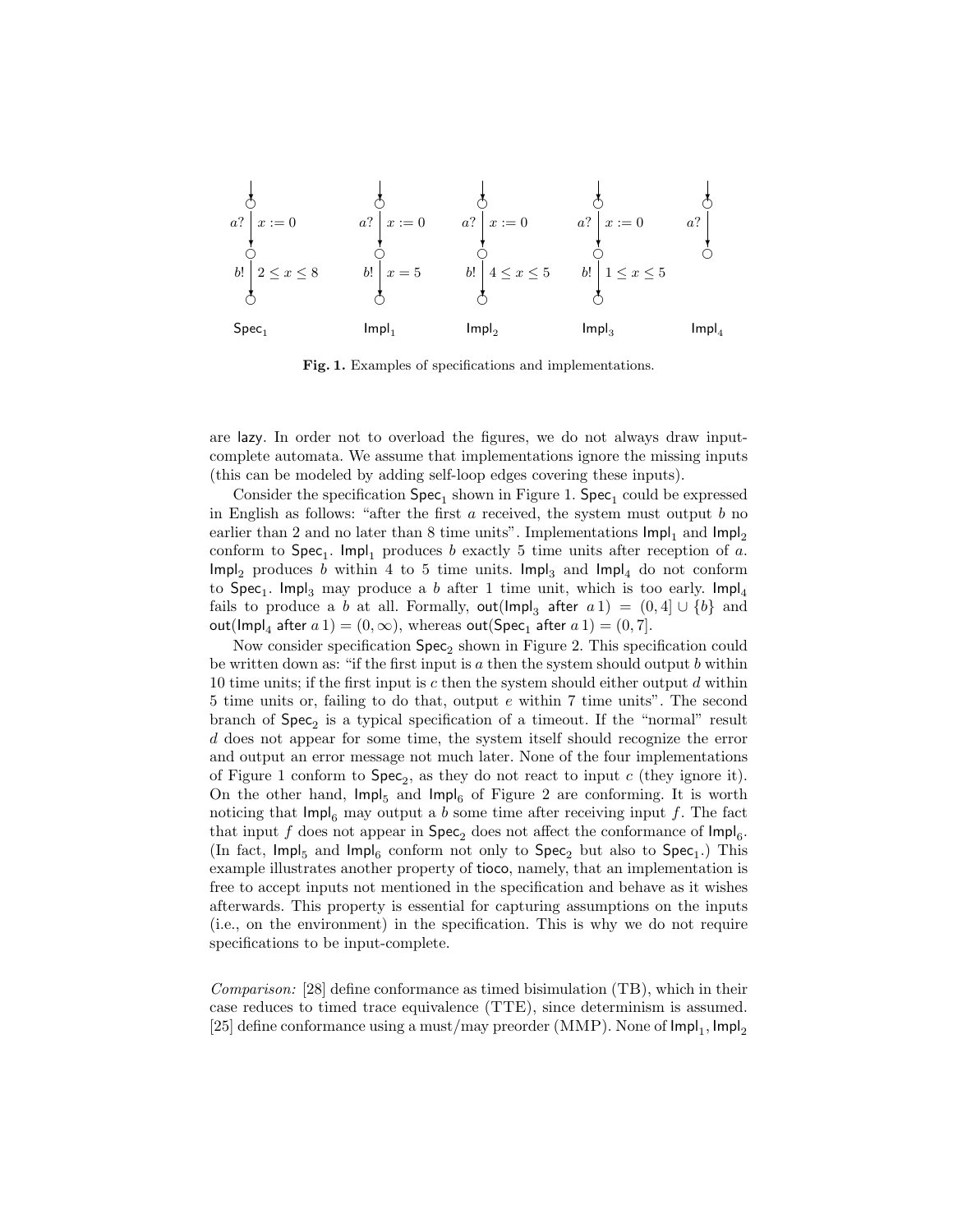

Fig. 2. More examples of specifications and implementations.

conform to  $Spec_1$  w.r.t. TB, TTE or MMP. We believe that this is too strict.<sup>1</sup> [23, 19] define conformance as timed trace inclusion (TTI). TTI is generally stricter than tioco: tioco allows an implementation to accept inputs not accepted by the specification, whereas TTI does not. When the specification is inputcomplete, tioco and TTI are equivalent. A deterministic (and fully observable) specification can be made input-complete without changing its conformance semantics by adding edges covering the missing inputs and leading to a "don't care" location where all inputs and outputs are accepted. This transformation is not always possible for non-deterministic specifications. Moreover, if the transformation is performed, care must be taken to instruct the test generation algorithm not to explore the "don't care" location, so that it does not generate useless tests. We opt for tioco, which avoids these complications in a simple way. For an extensive discussion of various untimed conformance relations, see [30].

# 4 Tests

A test (or test case) is an experiment performed on the implementation by an agent (the tester). There are different types of tests, depending on the capabilities of the tester to observe and react to events. Here, we consider two types of tests (the terminology is borrowed from [18]). Analog-clock tests can measure precisely the delay between two observed actions and can emit an input<sup>2</sup> at any point in time. Digital-clock (or periodic-sampling) tests can only count how many "ticks" of a periodic clock have occurred between two actions and emit an input immediately after observing an action or tick. For simplicity, we assume that the tester and the implementation are started precisely at the same time.

<sup>&</sup>lt;sup>1</sup> It should be noted, however, that the issue does not arise in [28] because outputs are assumed to be urgent, thus,  $\mathsf{Spec}_1$  cannot be expressed.

<sup>&</sup>lt;sup>2</sup> We always use terms "input" and "output" to mean input/output of the implementation. Thus, we write "the test emits an input" rather than "emits an output". We follow the same convention when drawing test automata. For example, the edge labeled  $a$ ? in the TAIO of Figure 3 corresponds to the tester emitting  $a$ , upon execution of the test.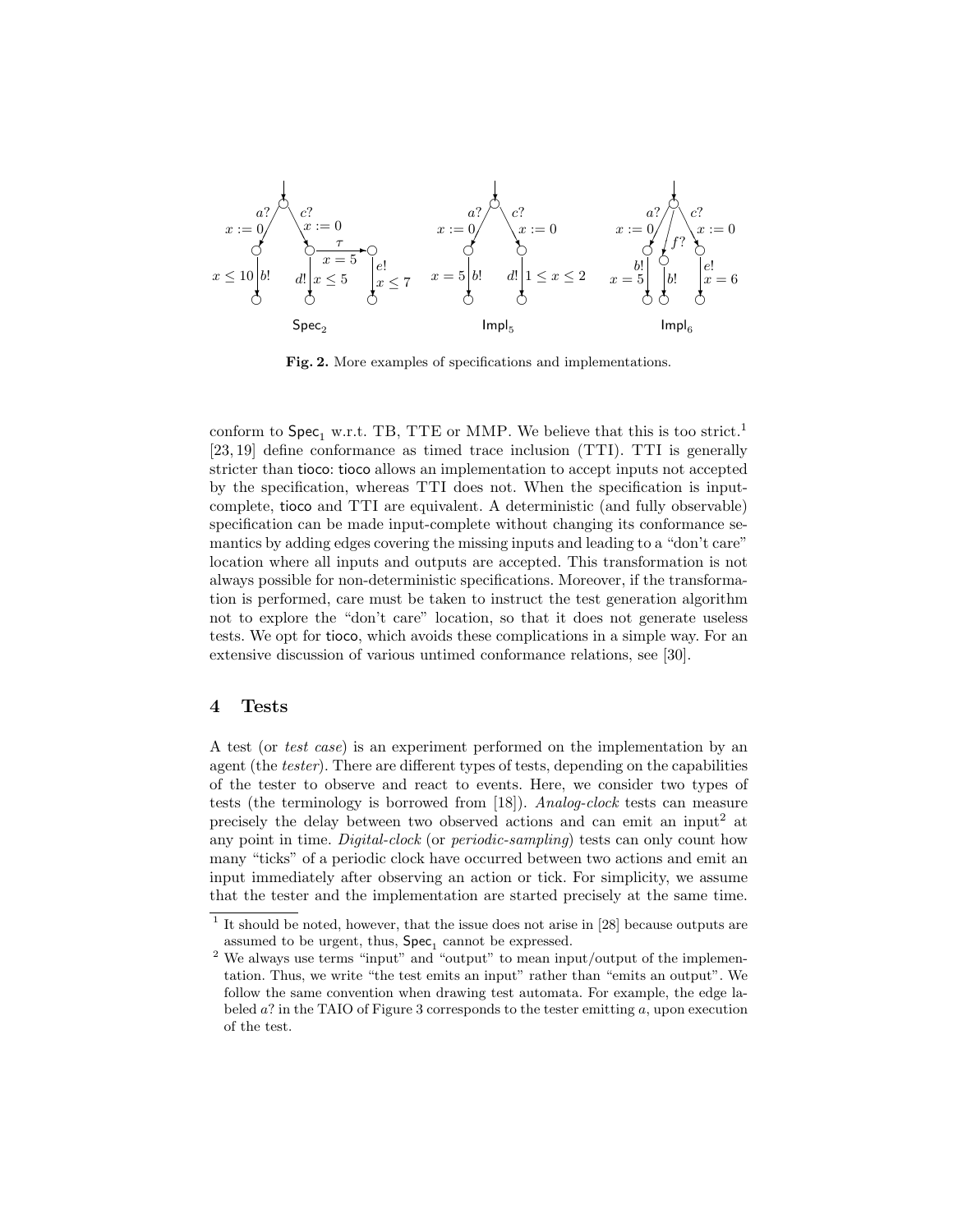In practice, this can be achieved by having the tester issuing the start command to the implementation.

It should be noted that we consider adaptive tests (following the terminology of [24]), where the action the tester takes depends on the observation history. Adaptive tests can be seen as trees representing the strategy of the tester in a game against the implementation. Due to restrictions in the specification model, which essentially remove non-determinism from the implementation strategy, some existing methods [28, 19] generate non-adaptive test sequences.

### 4.1 Analog-clock tests

An analog-clock test for a specification  $A<sub>S</sub>$  over  $\mathsf{Act}_{\tau}$  is a total function

$$
T: \mathsf{RT}(\mathsf{Act}) \to \mathsf{Act}_{\mathsf{in}} \cup \{\bot, \mathsf{pass}, \mathsf{fail}\}. \tag{7}
$$

 $T(\rho)$  specifies the action the tester must take once it observes  $\rho$ . If  $T(\rho) = a \in$ Act<sub>in</sub> then the tester emits input a. If  $T(\rho) = \perp$  then the tester waits (lets time elapse). If  $T(\rho) \in \{\text{pass}, \text{fail}\}\$  then the tester produces a verdict (and stops). To represent a valid test,  $T$  must satisfy a number of conditions:

 $\exists t \in \mathsf{R} \cdot \forall \rho \in \mathsf{RT}(\mathsf{Act}) \cdot \mathsf{time}(\rho) > t \Rightarrow T(\rho) \in \{\mathsf{pass}, \mathsf{fail}\}$  (8)

$$
\forall \rho \in \mathsf{RT}(\mathsf{Act}) \ . \ T(\rho) \in \{\mathsf{pass}, \mathsf{fail}\} \Rightarrow \forall \rho' \in \mathsf{RT}(\mathsf{Act}) \ . \ T(\rho \cdot \rho') = T(\rho) \tag{9}
$$

Condition  $(8)$  states that the test reaches a verdict in bounded time t (called the completion time of the test). Condition (9) is a "suffix-closure" property ensuring that the test does not recall a verdict. We also need to ensure that the test does not block time, for instance, by emitting an infinite number of inputs in a bounded amount of time. This can be done by specifying certain conditions on the LTS defined by T. The states of this LTS are sequences  $\rho \in RT(\text{Act})$ . The initial state is  $\epsilon$ . For every  $a \in \text{Act}_{\text{out}}$  there is a transition  $\rho \stackrel{a}{\rightarrow} \rho \cdot a$ . There is also a transition  $\rho \stackrel{t}{\rightarrow} \rho \cdot t$  for every  $t \in \mathsf{R}$ , provided  $\forall t' \leq t \cdot T(\rho) = \bot$ . If  $T(\rho) = b \in \text{Act}_{\text{in}}$  then there is a transition  $\rho \stackrel{b}{\rightarrow} \rho \cdot b$ . As a convention, all states  $\rho$ such that  $T(\rho)$  = pass are "collapsed" into a single sink state pass, and similarly with fail. We require that states of this LTS are non-blocking as in Condition  $(1)$ , unless pass or fail is reached.

Fig. 3. Analog-clock test represented as a TAIO or a function.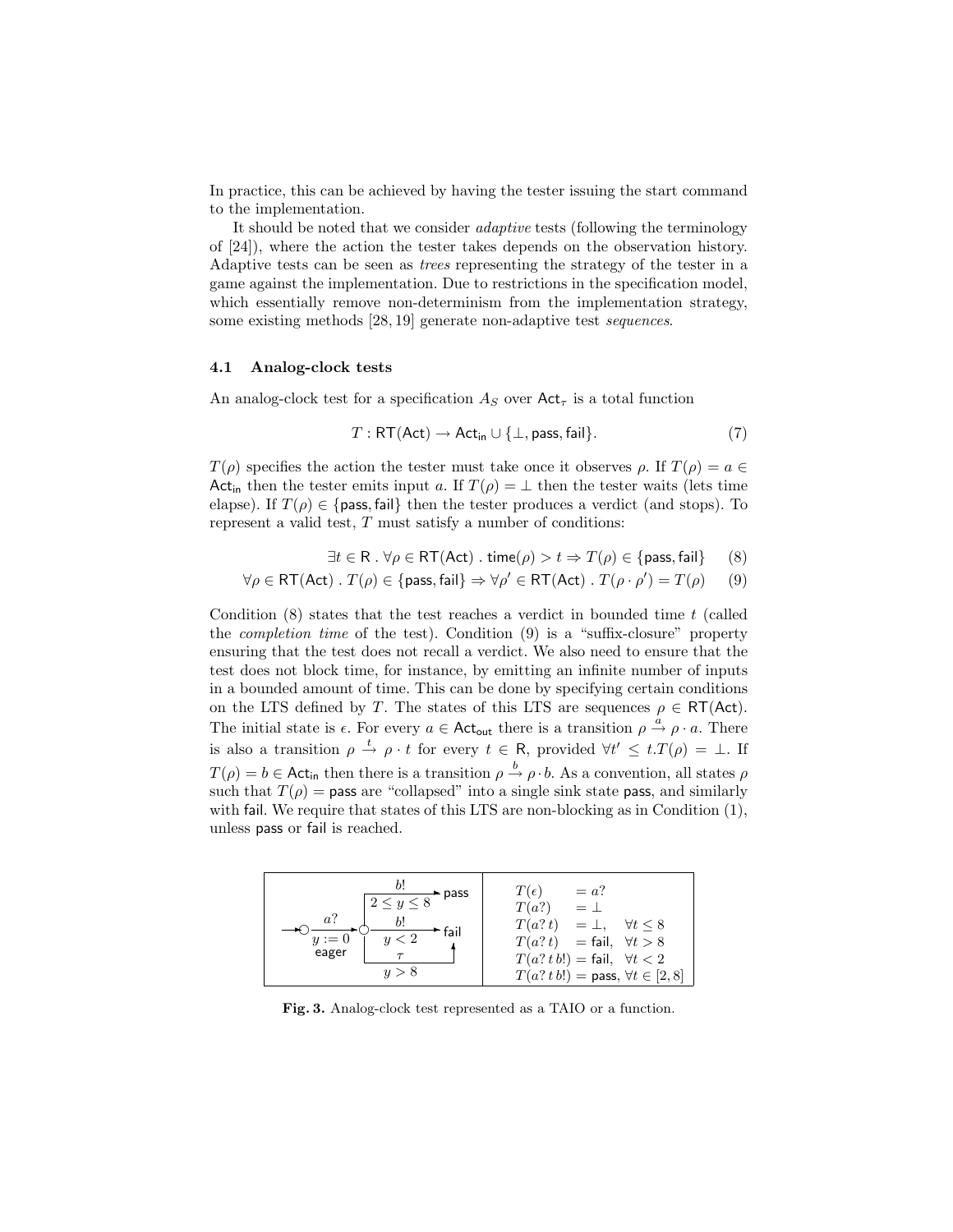Analog-clock tests can sometimes be represented as TAIO.<sup>3</sup> For example, the test defined in the right part of Figure 3 can be equivalently represented by the TAIO shown in the left part. Function  $T$  is partially defined in the figure. The remaining cases are covered by the suffix-closure property of pass/fail – Condition (9). For instance,  $T(a?9 b!)$  = fail, because  $T(a?9)$  = fail.

Execution of the test T on the implementation  $A_I$  can be defined as the parallel composition of the LTSs defined by T and  $A_I$ , with the usual synchronization rules for transitions carrying the same label. We will denote the product LTS by  $A_I || T$ . The execution of the test reaches a pass/fail verdict after bounded time. However, since the implementation can be non-deterministic or non-observable, the verdict need not be the same in all experiments (i.e., runs of the product). To declare that the implementation passes the test, we require that all possible experiments lead to a pass verdict. This implies that in order to gain confidence in pass verdicts, the same test must be executed multiple times, unless the implementation is known to be deterministic.

Formally, we say that  $A_I$  passes the test, denoted  $A_I$  passes  $T$ , if state fail is not reachable in the product  $A_I || T$ . We say that an implementation passes (resp. fails) a set of tests (or test suite)  $\mathcal T$  if it passes all tests (resp. fails at least one test) in T. We say that T is sound with respect to  $A_S$  if  $\forall A_I \cdot A_I$  tioco  $A_S \Rightarrow$  $A_I$  passes T. We say that T is *complete with respect to*  $A_S$  if  $\forall A_I$ .  $A_I$  passes  $T \Rightarrow$  $A_I$  tioco  $A_S$ .

Soundness is a minimal correctness requirement. Is is rather weak, since many tests can be sound and useless (by always announcing pass). Completeness, on the other hand, is usually impossible to achieve with a finite test suite (see Section 5.3). We are thus motivated to define another notion. We say that a test T is strict with respect to  $A_S$  if  $\forall A_I$ .  $A_I$  passes  $T \Rightarrow A_I || T$  tioco  $A_S$ . What the above definition says is that a strict test must not announce pass when the implementation has behaved in a non-conforming manner during the execution of the test. In the untimed setting, a similar notion of lax tests is proposed in [22]. The test shown in Figure 3 is sound and strict w.r.t.  $Spec_1$  of Figure 1. Changing the fail state of the test into pass would yield a test which is still sound, but no longer strict.

#### 4.2 Digital-clock tests

Consider a specification  $A_S$  over  $\text{Act}_{\tau}$  and let tick be a new output action, not in  $Act_{\tau}$ . A digital-clock test (or *periodic sampling* test) for  $A_S$  is a total function

$$
D: (\mathsf{Act} \cup \{\mathsf{tick}\})^* \to \mathsf{Act}_{\mathsf{in}} \cup \{\bot, \mathsf{pass}, \mathsf{fail}\}. \tag{10}
$$

The digital-clock test can observe all input and output actions, plus the action tick which is assumed to be the output of the tester's digital clock. We assume

 $3$  But not always: the test which moves to pass once it observes a sequence of  $a$ 's such that the time distance between two  $a$ 's is 1 cannot be captured by a timed automaton with a bounded number of clocks. This is related to the fact that timed automata are not determinizable whereas a test is by definition deterministic.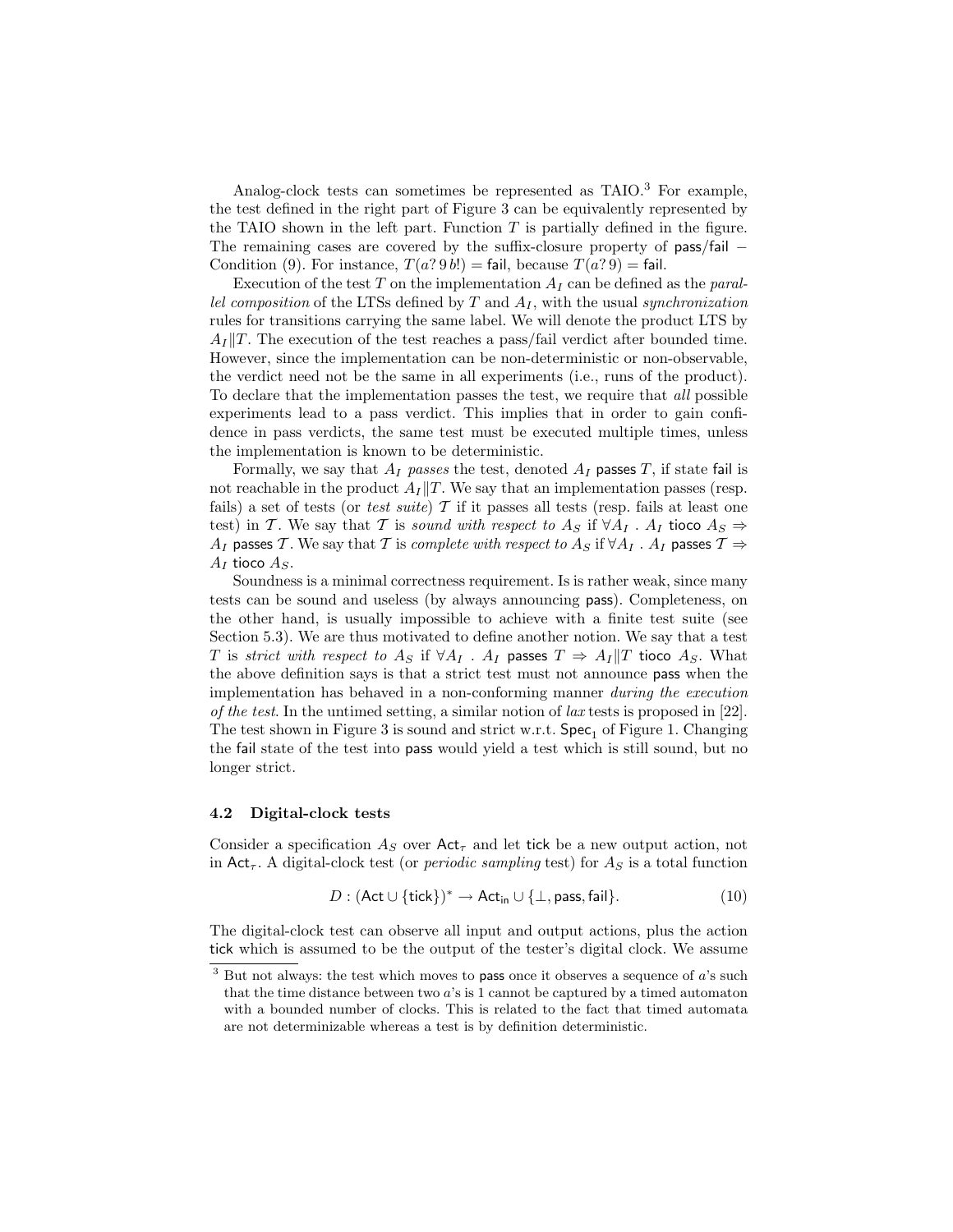that the initial phase of the clock is 0 and its period is 1. We further assume that the clock is never reset, and that ticks have priority over other observable actions (i.e., if tick and a occur at the same time, tick will be always observed before a). With these assumptions, if action  $a$  is observed after the *i*-th and before the  $(i+1)$ -st tick, then the tester knows that a occurred at some time in the interval  $[n, n + 1].$ 

Validity conditions similar to those for analog-clock apply to digital-clock tests as well. Due to lack of space, we omit the formal definitions. A digital-clock test D defines a LTS with states in  $(Act \cup \{tick\})^*$  and labels in Act  $\cup \{tick\} \cup R$ . Given state  $\pi$ , if  $D(\pi) \notin \text{Act}_{\text{in}}$  then  $\pi$  has a self-loop transition labeled with t, for all  $t \in \mathsf{R}$ . The reason such transitions are missing from states such that  $D(\pi) =$  $a \in \text{Act}_{\text{in}}$  is that we assume that the digital-clock test emits a immediately after the last event in  $\pi$  is observed.



Execution of a digital-clock test is defined by forming the parallel product of three LTSs, namely, the ones of the test  $D$ , the implementation  $A_I$ , and the Tick automaton shown to the left. Tick implicitly synchronizes with  $A_I$  through time. Tick explicitly synchronizes with D on transitions labeled tick. The parallel product is built so that tick transitions have priority over other observable transitions. Thus, if s is a state of the product and  $s \stackrel{\text{tick}}{\rightarrow}$ ,

then s has no other outgoing transition. The definition of passes for digital-clock tests is similar to the one for analog-clock tests, with  $A_I || T$  being replaced by  $A_I$  Tick D. The definitions of soundness, completeness and strictness also carry over in the natural way.

# 5 Test generation



We adapt the untimed test generation algorithm of [29]. Roughly speaking, the algorithm builds a test in the form of a tree. A node in the tree is a set of states  $S$  of the specification and represents the "knowledge" of the tester at the current test state. The algorithm extends the test by adding successors to a leaf node, as illustrated in the figure to the left. For all ille $gal$  outputs  $a_i$  (outputs which cannot occur from

any state in  $S$ ) the test leads to fail. For each legal output  $b_i$ , the test proceeds to node  $S_i$ , which is the set of states the specification can be in after emitting  $b_i$ (and possibly performing unobservable actions). If there exists an input  $c$  which can be accepted by the specification at some state in  $S$ , then the test may decide to emit this input (dashed arrow from  $S$  to  $S'$ ). At any node, the algorithm may decide to stop the test and label this node as pass.

Two features of the above algorithm are worth noting. First, the algorithm is only partially specified. Indeed, a number of decisions need to be made at each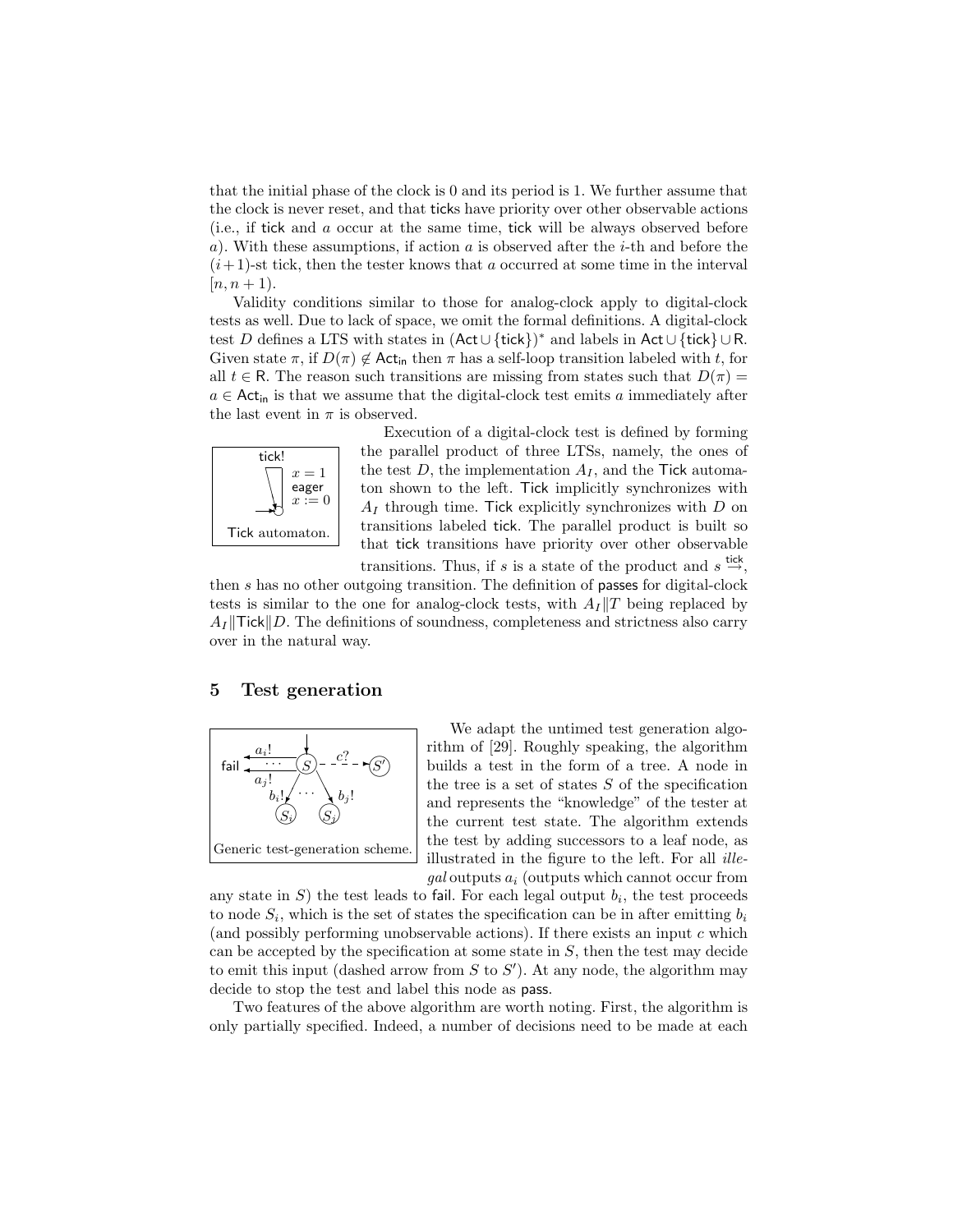node: (1) whether to stop the test or continue, (2) whether to wait or emit an input if possible, (3) which input, in case there are many possible inputs. Some of these choices can be made according to user-defined parameters, such as the desired depth of the test. They can also be made randomly or systematically using some book-keeping, in order to generate a test suite, rather than a single test. We discuss this option in more detail in Section 5.3.

The second feature of the algorithm is that it implicitly determinizes the specification automaton. Indeed, building  $S_i$ ,  $S_j$  and so on corresponds to a classical *subset construction*. The latter can be performed either off-line, that is, before the test generation, or on-line, that is, during the test generation or even during the test execution. Test generation during test execution has been termed *on-the-fly* and is supported by the tool Torx [3].

#### 5.1 Generating analog-clock tests

Analog-clock tests cannot be represented as a finite tree, because there is an apriori infinite set of possible observable delays at a given node. To remedy this, we use the idea of [31]. We represent an analog-clock test as an algorithm. The latter essentially performs subset construction on the specification automaton, during the execution of the test. Thus, our analog-clock testing method can be classified as on-the-fly.

More precisely, the test will maintain a set of states  $S$  of the specification TAIO,  $A<sub>S</sub>$ . S will be updated every time an action is observed or some time delay elapses. Since the time delay is not known a-priori, it must be an input to the update function. We define the following operators:

$$
\text{dsucc}(S, a) = \{s' \mid \exists s \in S \, . \, s \stackrel{a}{\rightarrow} s'\}\tag{11}
$$

$$
\text{tsucc}(S, t) = \{s' \mid \exists s \in S \, : \, \exists \rho \in \text{RT}(\{\tau\}) \, : \, \text{time}(\rho) = t \land s \xrightarrow{\rho} s'\} \tag{12}
$$

where  $a \in \text{Act}$  and  $t \in \text{R}$ . dsucc(S, a) contains all states which can be reached by some state in S performing action a. tsucc( $S, t$ ) contains all states which can be reached by some state in S via a sequence  $\rho$  which contains no observable actions and takes exactly  $t$  time units. The two operators can be implemented using standard data structures for symbolic representation of the state space and simple modifications of reachability algorithms for timed automata [31].

The test operates as follows. It starts at state  $S_0 = \text{tsucc}(\{s_0^{A_S}\}, 0)$ . Given current state S, if output a is received t time units after entering S, then S is updated to  $\textsf{dsucc}(\textsf{tsucc}(S, t), a)$ . If no event is received until, say, 10 time units later, then the test can update its state to  $\text{tsucc}(S, 10)$ . If ever the set S becomes empty, the test announces fail. At any point, for an input b, if  $\textsf{dsucc}(S, b) \neq \emptyset$ , the test may decide to emit b and update its state accordingly. At any point, the test may decide to stop, announcing pass.

It can be shown that the test defined above is both sound and strict.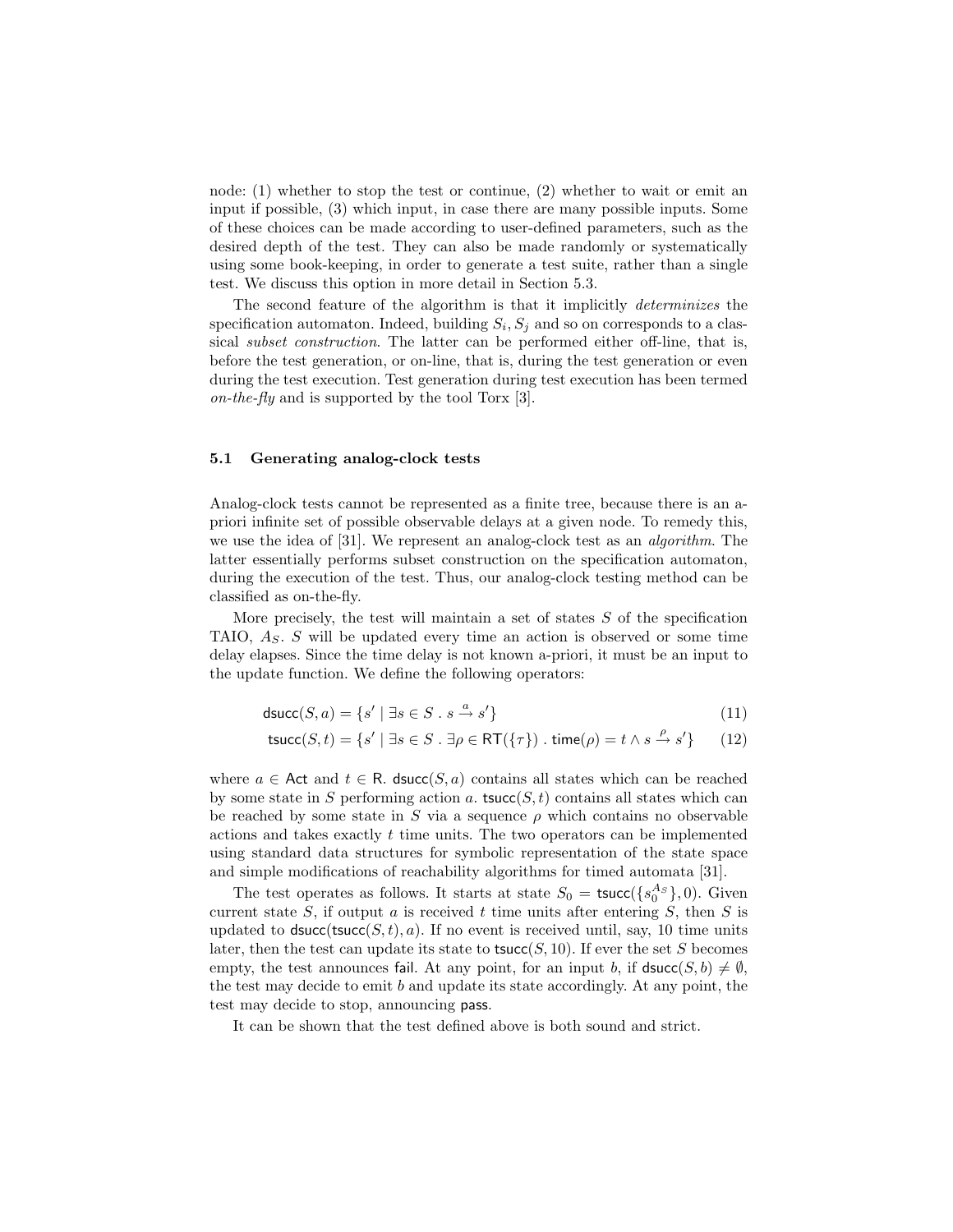#### 5.2 Generating digital-clock (periodic-sampling) tests

Since its set of observable events is finite (Act∪{tick}), a digital-clock test can be represented as a finite tree. In this case, we can decide whether to generate tests on-the-fly or off-line. This is a matter of a space/time trade-off. The on-the-fly method does not require space to store the generated tests. On the other hand, a test computed on-the-fly has a longer reaction time than a test which has been computed off-line.

Independently of which option we choose, we proceed as follows. We first form the product  $A'_{S} = A_{S}$ ||Tick. We then define the following operator on  $A'_{S}$ :

$$
\text{usucc}(S) = \{s' \mid \exists s \in S \,.\, \exists \rho \in \text{RT}(\{\tau\}) \,.\, s \xrightarrow{\rho} s'\}. \tag{13}
$$

usucc(S) contains all states which can be reached by some state in S via a sequence  $\rho$  which contains no observable actions. Notice that, by construction of  $A'_{\mathcal{S}}$ , the duration of  $\rho$  is bounded: since tick is observable and has to occur after at most 1 time unit,  $time(\rho) \leq 1$ .



Fig. 4. A digital-clock test (top) and two alternative representations (bottom).

Finally, we apply the generic test-generation scheme presented above. The root of the test tree is defined to be  $S_0 = \{s_0^{As}\}\.$  Successors of a node S are computed as follows. For each  $a \in \mathsf{Act}_{\mathsf{out}} \cup \{\textsf{tick}\},\$  there is an edge  $S \stackrel{a}{\rightarrow} S'$  with  $S' =$  dsucc(usucc(S), a), provided  $S' \neq \emptyset$ , otherwise there is an edge  $S \stackrel{a}{\rightarrow}$  fail. If there exists  $b \in \text{Act}_{\text{in}}$  such that  $S'' = \text{disucc}(\text{tsucc}(S, 0), b) \neq \emptyset$ , then the test generation algorithm may decide to emit b at S, adding an edge  $S \stackrel{b}{\rightarrow} S''$ . Notice the asymmetry in the ways  $S'$  and  $S''$  are computed. The reason is that the tester is assumed to emit an input  $b$  immediately upon entering  $S$ . Thus,  $S''$ should only contain the immediate successors of S by b.

The tests generated in this way are guaranteed to be sound. However, they are not strict in general. This is expected, since the tester cannot distinguish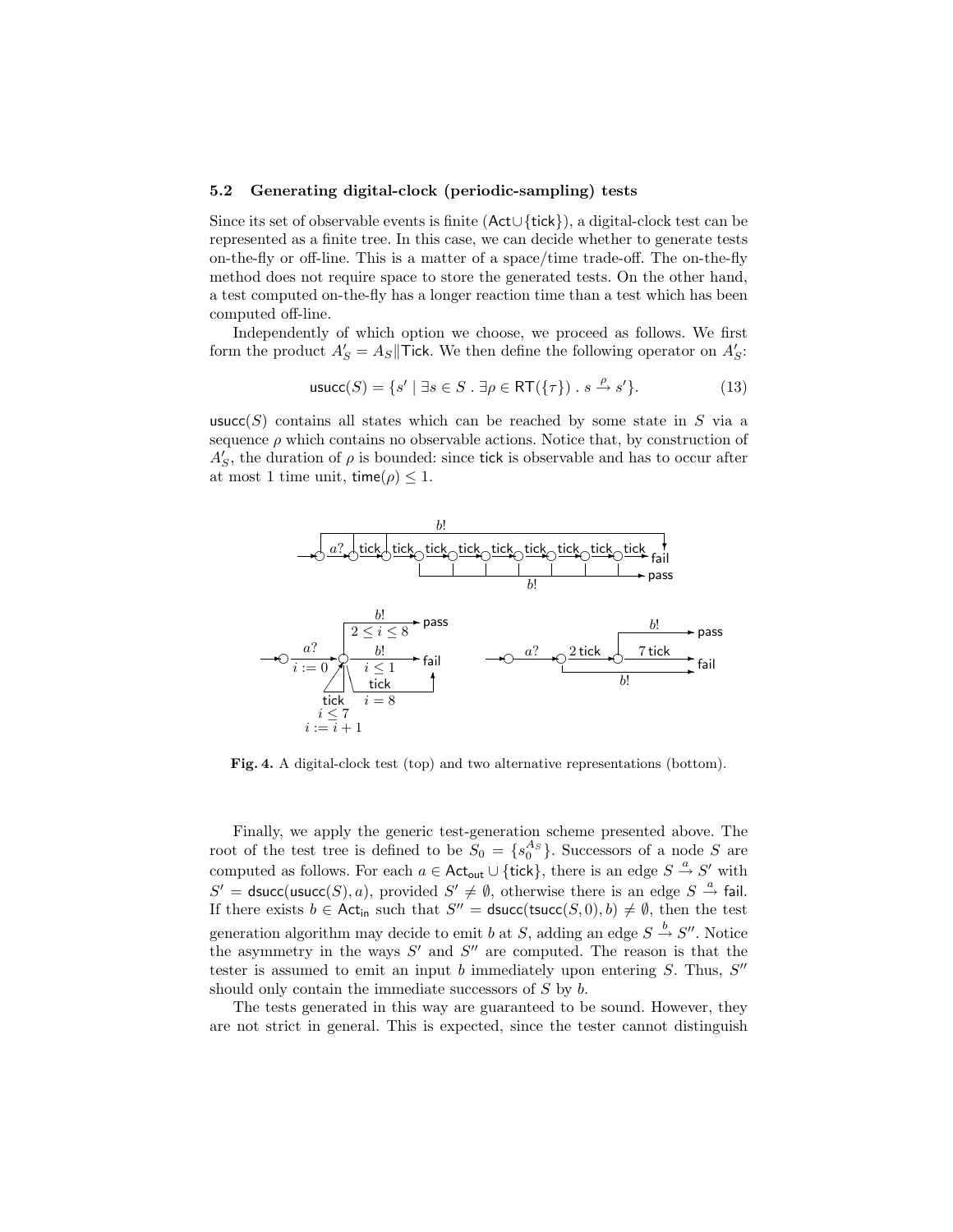between outputs being produced exactly at time 1 or, say, at time 1.5. A sound (but not strict) digital-clock test for  $Spec_1$  of Figure 1 is shown in the top of Figure 4.

Reducing the size of digital-clock tests: Digital-clock tests can sometimes grow large because they contain a number of "chains" of ticks. On the other hand, standard test description languages such as TTCN [21] permit the use of variables and richer data structures. We would like to use such features to make the representation of digital-clock tests more "compact". For example, the test shown in the top of Figure 4 can be equivalently represented as the automaton with counter  $i$ , shown in the bottom-left of the figure.

Reducing the size of test representations is a non-trivial problem in general, related to compression and algorithmic complexity theory. In our context, we only use a heuristic which attempts to eliminate tick chains as much as possible. To this purpose, we generalize the labels of the digital-clock test to labels of the form  $k$  tick, where  $k$  is a positive integer constant. A transition labeled with  $k$  tick is taken when the  $k$ -th tick is received, counting from the time the source node is entered. Naturally, tick is equivalent to  $1$  tick. Now, consider two nodes S and S' such that: (1)  $S \stackrel{\text{tick}}{\rightarrow} S'$ , (2) for all  $a \in \text{Act}$ , the successors of S and S' are identical, (3)  $S' \stackrel{k \text{ tick}}{\rightarrow} S''$ . In this case, we remove node S' (and corresponding edges) and add the edge  $S \stackrel{(k+1)\text{ tick}}{\rightarrow} S''$ . We repeat the process until no more nodes can be removed. The result of applying this heuristic to the test in the top of Figure 4 is shown in the bottom-right of the figure.

#### 5.3 Coverage

It is generally impossible to generate a finite test suite which is complete, in particular when the specification has loops, which define an infinite set of possible behaviors. This is because implementations can have an arbitrary number of states, while a finite test suite can only explore a bounded number of states. But an implementation could be conforming up to a certain point and not conforming afterwards.

To remedy this fact, test generation methods usually make a compromise: instead of generating a complete test suite, generate a test suite which covers the specification.<sup>4</sup> Different coverage criteria have been proposed for untimed systems, such as state coverage (every state of the specification must be "explored" by at least one test), transition coverage (every transition must be explored), and so on. A survey of coverage criteria and their relationships, in the context of software testing, can be found in [33]. In the case of timed automata the state space is infinite, thus, existing methods attempt to cover: either finite abstractions of the state space, e.g., the region graph in [28, 16], a time-abstracting partition graph in  $[25]$ ; or the structural elements of the specification, e.g.,  $[19]$  propose

<sup>4</sup> Some methods [28, 12] generate a suite which is complete w.r.t. a given upper bound on the number of states of the implementation.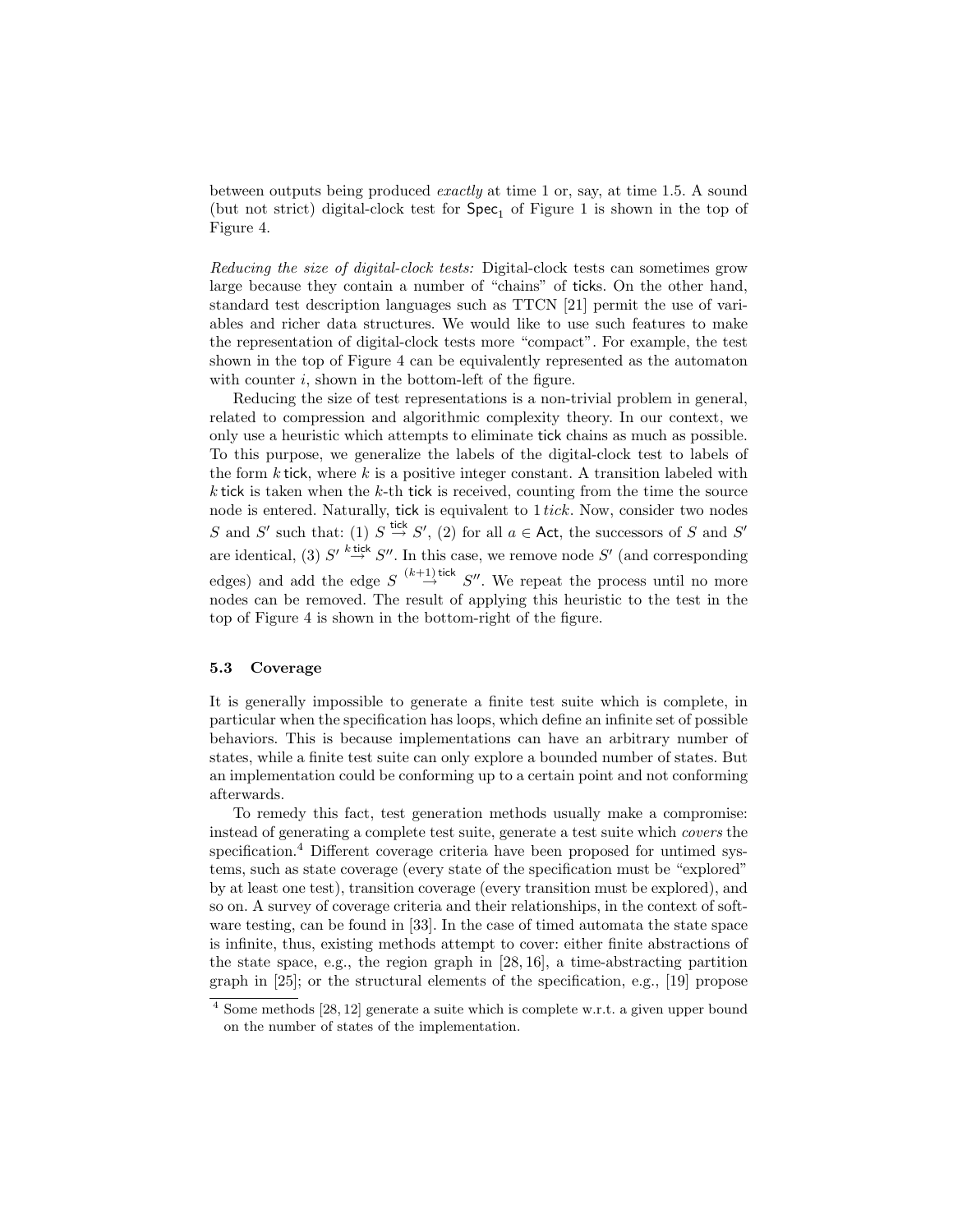techniques for edge, location, or definition-use pair coverage and [8] consider various criteria in the context of timed Petri nets.

In the spirit of [19], we propose a heuristic for generating a digital-clock test suite covering the edges of the specification automaton. Notice that we cannot use the technique of [19], which is based on formulating coverage as a reachability problem. Indeed, this technique relies on the assumption that outputs in the specification are urgent and isolated, which results in tests being sequences, rather than trees.

Our method aims at covering edges labeled with an input action. Then, edges labeled with outputs will also be covered, since a test must be able to accept any output at any state. Let T be a test suite and  $S \stackrel{a}{\rightarrow} S'$  be an edge in some test of T, with  $a \in \text{Act}_{\text{in}}$ . If e is an edge of  $A_S$  labeled with a and enabled at some state in S, then we say that e is covered by T. We say that T covers  $A<sub>S</sub>$  if all input edges of  $A<sub>S</sub>$  are covered by T. Then, the test generation algorithm can stop once it has generated a test suite covering  $A<sub>S</sub>$ .

## 6 Tool and case study

We have built a prototype test-generation tool, called TTG, on top of the IF environment [7]. The IF modeling language allows to specify systems consisting of many processes communicating through message passing or shared variables and includes features such as hierarchy, priorities, dynamic creation and complex data types. The IF tool-suite includes a simulator, a model checker and a connection to the untimed test generator TGV [17]. TTG is implemented independently from TGV. It is written in C++ and uses the basic libraries of IF for parsing and symbolic reachability of timed automata with deadlines.

TTG takes as main input the specification automaton, written in IF language, and can generate two types of tests: (1) analog-clock tests under the assumption that the implementation is discrete-time and has a time step of  $1$ ; (2) digital-clock tests with respect to a given Tick automaton. By modifying the Tick automaton, the user can implement different sampling rates, model jitter in the sampling period, and so on. TTG can be executed in an interactive mode, where the user guides the test generation by resolving decision points. TTG can also be asked to generate a single test randomly or the exhaustive test suite, up to a user-defined depth. The depth of a test is the longest path from the initial state to a pass or fail state. The tests are output in IF language.

We have applied TTG to a small case study, which is a modification of the light switch example presented in [19]. The (modified) specification is shown in Figure 5. It models a lighting device, consisting of two modules: the "Button" module which handles the user interface through a touch-sensitive pad and the "Lamp" module which lights the lamp to intensity levels "dim" or "bright", or turns the light off. The user interface logic is as follows: a "single" touch means "one level higher", whereas a "double" touch (two quick consecutive touches) means "one level lower". It is assumed that higher and lower is modulo three, thus, a single touch while the light is bright turns it off.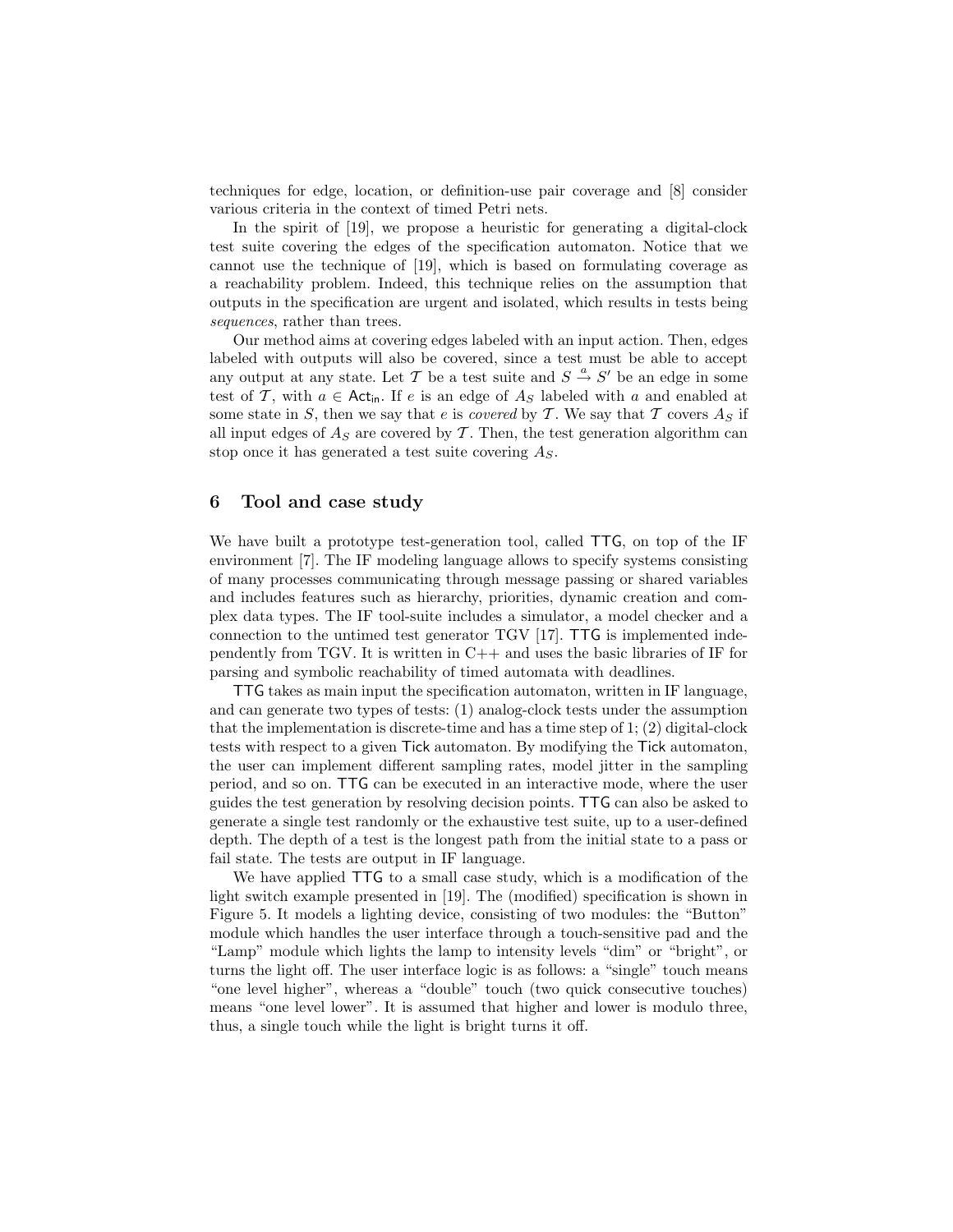

Fig. 5. A lighting device.

The device communicates with the external world through input touch and outputs off, dim, bright. Events single and double are used for internal communication between the two modules through synchronous rendez-vous and are non-observable to the external user. The Button module uses the timing parameter D which specifies the maximum delay between two consecutive touches if they are to be considered as a double touch. The Lamp module uses the timing parameters m and M which specify the minimum and maximum delay for the lamp to change intensity (e.g., to warm-up a halogen bulb). In order not to overload the figure, we omit most guards, resets and deadlines in the Lamp module. They are placed similarly to the ones shown in the figure (i.e., resets in inputs, guards and deadlines in outputs).

We have used TTG to generate the exhaustive digital-clock test suite for the above specification, with parameter set  $D = 1, m = 1, M = 2$ , for various depth levels. We have obtained 68, 180, 591 and 2243 tests, for depth levels 5, 6, 7 and 8, respectively. Notice that these are the sets of all possible tests up to the specified depth: no test selection is performed. Moreover, the current implementation is sub-optimal because it generates tests announcing pass before the maximum depth is reached. Implementation of test selection criteria is underway. One of the tests generated by TTG is shown in Figure 6. The drawing has been produced automatically using the if2eps tool by Marius Bozga.

# 7 Summary and future work

We have proposed a testing framework for real-time systems based on nondeterministic and partially-observable timed-automata specifications. To our knowledge, this is the first framework that can fully handle such specifications. We introduced a timed version of the input-output conformance relation of [29] and proposed techniques to generate analog-clock and digital-clock tests for this relation. We reported on a prototype tool and a simple case-study.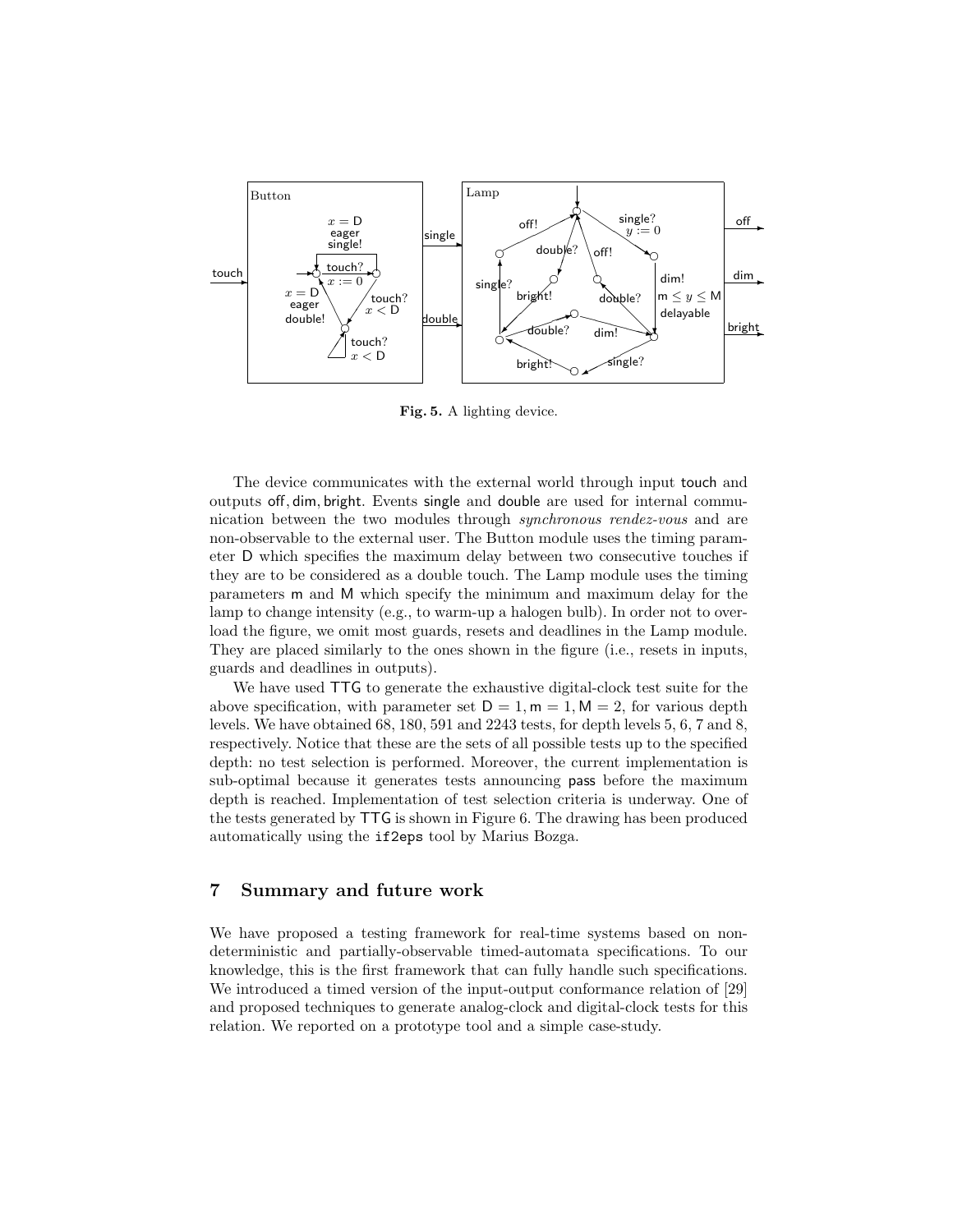Regarding future work, our priority is to study test selection methods, in order to reduce the number of generated tests. To this aim, we are currently implementing the edge-coverage heuristic discussed in Section 5.3. We are also working on reducing the size of generated tests, implementing the reduction heuristic for digital-clock tests discussed in Section 5.2. Another direction that we pursue is to identify classes of specifications for which analog-clock tests can be represented as timed automata. One such class is deterministic and observable specifications. The advantage of a timed automata representation is that it avoids on-the-fly reachability computation, thus reducing the reaction time of the test.

Acknowledgment: We would like to thank Marius Bozga for his help with IF.

## References

- 1. R. Alur and D. Dill. A theory of timed automata. Theoretical Computer Science, 126:183–235, 1994.
- 2. R. Alur, L. Fix, and T. Henzinger. A determinizable class of timed automata. In CAV'94, volume 818 of LNCS. Springer, 1994.
- 3. A. Belinfante, J. Feenstra, R.G. de Vries, J. Tretmans, N. Goga, L. Feijs, S. Mauw, and L. Heerink. Formal test automation: A simple experiment. In  $12^{th}$  Int. Workshop on Testing of Communicating Systems. Kluwer, 1999.
- 4. S. Bensalem, M. Bozga, M. Krichen, and S. Tripakis. Testing conformance of realtime applications by automatic generation of observers. In Runtime Verification  $(RV'04)$ . To appear in ENTCS.
- 5. B. Berard, A. Petit, V. Diekert, and P. Gastin. Characterization of the expressive power of silent transitions in timed automata. Fundamenta Informaticae, 36(2- 3):145–182, 1998.
- 6. S. Bornot, J. Sifakis, and S. Tripakis. Modeling urgency in timed systems. In Compositionality, volume 1536 of LNCS. Springer, 1998.
- 7. M. Bozga, J.C. Fernandez, L. Ghirvu, S. Graf, J.P. Krimm, and L. Mounier. IF: a validation environment for timed asynchronous systems. In E.A. Emerson and A.P. Sistla, editors, Proc. CAV'00, volume 1855 of LNCS, pages 543–547. Springer Verlag, 2000.
- 8. V. Braberman, M. Felder, and M. Marre. Testing timing behavior of real-time software. In International Software Quality Week, 1997.
- 9. G. Brat, D. Giannakopoulou, A. Goldberg, K. Havelund, M. Lowry, C. Pasareanu, A. Venet, and W. Visser. Experimental evaluation of V&V tools on martian rover software. In SEI Software Model Checking Workshop, 2003.
- 10. E. Brinksma and J. Tretmans. Testing transition systems: An annotated bibliography. In MOVEP 2000, volume 2067 of LNCS. Springer, 2001.
- 11. R. Cardell-Oliver. Conformance test experiments for distributed real-time systems. In ISSTA'02. ACM Press, 2002.
- 12. R. Cardell-Oliver and T. Glover. A practical and complete algorithm for testing real-time systems. In FTRTFT'98, volume 1486 of LNCS, 1998.
- 13. D. Clarke, T. Jéron, V. Rusu, and E. Zinovieva. STG: A symbolic test generation tool. In TACAS'02, volume 2280 of LNCS. Springer, 2002.
- 14. D. Clarke and I. Lee. Automatic generation of tests for timing constraints from requirements. In 3rd Workshop on Object-Oriented Real-Time Dependable Systems (WORDS'97), 1997.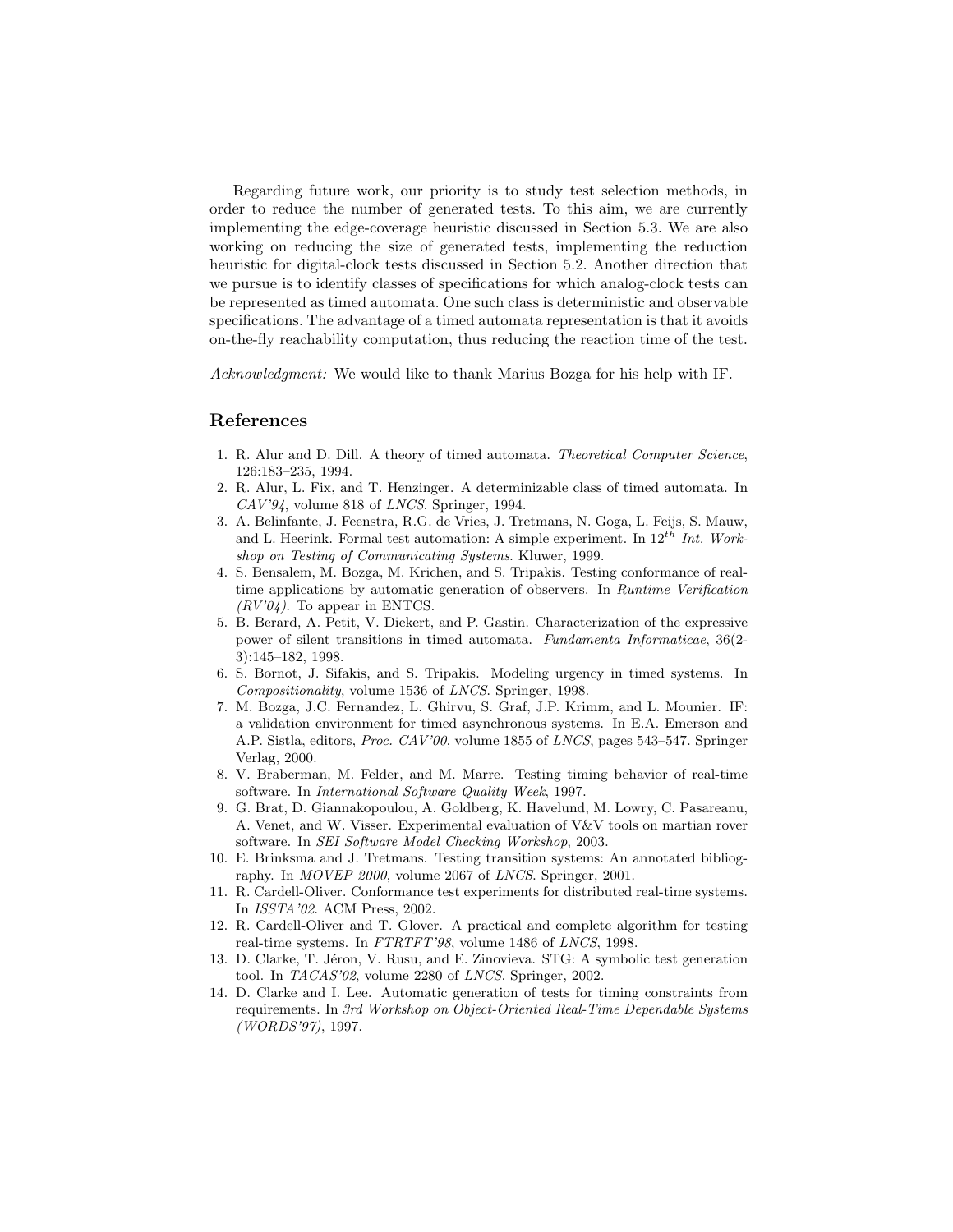- 15. D. Clarke and I. Lee. Automatic test generation for the analysis of a real-time system: Case study. In RTAS'97, 1997.
- 16. A. En-Nouaary, R. Dssouli, F. Khendek, and A. Elqortobi. Timed test cases generation based on state characterization technique. In RTSS'98. IEEE, 1998.
- 17. J.C. Fernandez, C. Jard, T. Jéron, and G. Viho. Using on-the-fly verification techniques for the generation of test suites. In CAV'96, LNCS 1102, 1996.
- 18. T. Henzinger, Z. Manna, and A. Pnueli. What good are digital clocks? In ICALP'92, LNCS 623, 1992.
- 19. A. Hessel, K. Larsen, B. Nielsen, P. Pettersson, and A. Skou. Time-optimal realtime test case generation using UPPAAL. In FATES'03, Montreal, October 2003.
- 20. T. Higashino, A. Nakata, K. Taniguchi, and A. Cavalli. Generating test cases for a timed I/O automaton model. In IFIP Int'l Work. Test. Communicat. Syst. Kluwer, 1999.
- 21. ISO/IEC. Open Systems Interconnection Conformance Testing Methodology and Framework – Part 1: General Concept – Part 2 : Abstract Test Suite Specification – Part 3: The Tree and Tabular Combined Notation (TTCN). Technical Report 9646, International Organization for Standardization — Information Processing Systems — Open Systems Interconnection, Genève, 1992.
- 22. C. Jard, T. Jéron, and P. Morel. Verification of test suites. In TESTCOM 2000, 2000.
- 23. A. Khoumsi, T. Jéron, and H. Marchand. Test cases generation for nondeterministic real-time systems. In FATES'03, Montreal, October 2003.
- 24. D. Lee and M. Yannakakis. Principles and methods of testing finite state machines - A survey. Proceedings of the IEEE, 84:1090–1126, 1996.
- 25. B. Nielsen and A. Skou. Automated test generation from timed automata. In TACAS'01. LNCS 2031, Springer, 2001.
- 26. J. Peleska. Formal methods for test automation hard real-time testing of controllers for the airbus aircraft family. In IDPT'02, 2002.
- 27. J. Sifakis and S. Yovine. Compositional specification of timed systems. In 13th Annual Symposium on Theoretical Aspects of Computer Science, STACS'96, pages 347–359, Grenoble, France, February 1996. Lecture Notes in Computer Science 1046, Spinger-Verlag.
- 28. J. Springintveld, F. Vaandrager, and P. D'Argenio. Testing timed automata. Theoretical Computer Science, 254, 2001.
- 29. J. Tretmans. Testing concurrent systems: A formal approach. In J.C.M Baeten and S. Mauw, editors,  $\ddot{CONCUR}$ '99 –  $10^{th}$  Int. Conference on Concurrency Theory, volume 1664 of Lecture Notes in Computer Science, pages 46–65. Springer-Verlag, 1999.
- 30. J. Tretmans. Testing techniques. Lecture notes, University of Twente, The Netherlands, 2002.
- 31. S. Tripakis. Fault diagnosis for timed automata. In Formal Techniques in Real Time and Fault Tolerant Systems (FTRTFT'02), volume 2469 of LNCS. Springer, 2002.
- 32. S. Tripakis. Folk theorems on the determinization and minimization of timed automata. In Formal Modeling and Analysis of Timed Systems (FORMATS'03), LNCS. Springer, 2003.
- 33. H. Zhu, P. Hall, and J. May. Software unit test coverage and adequacy. ACM Computing Surveys, 29(4), 1997.